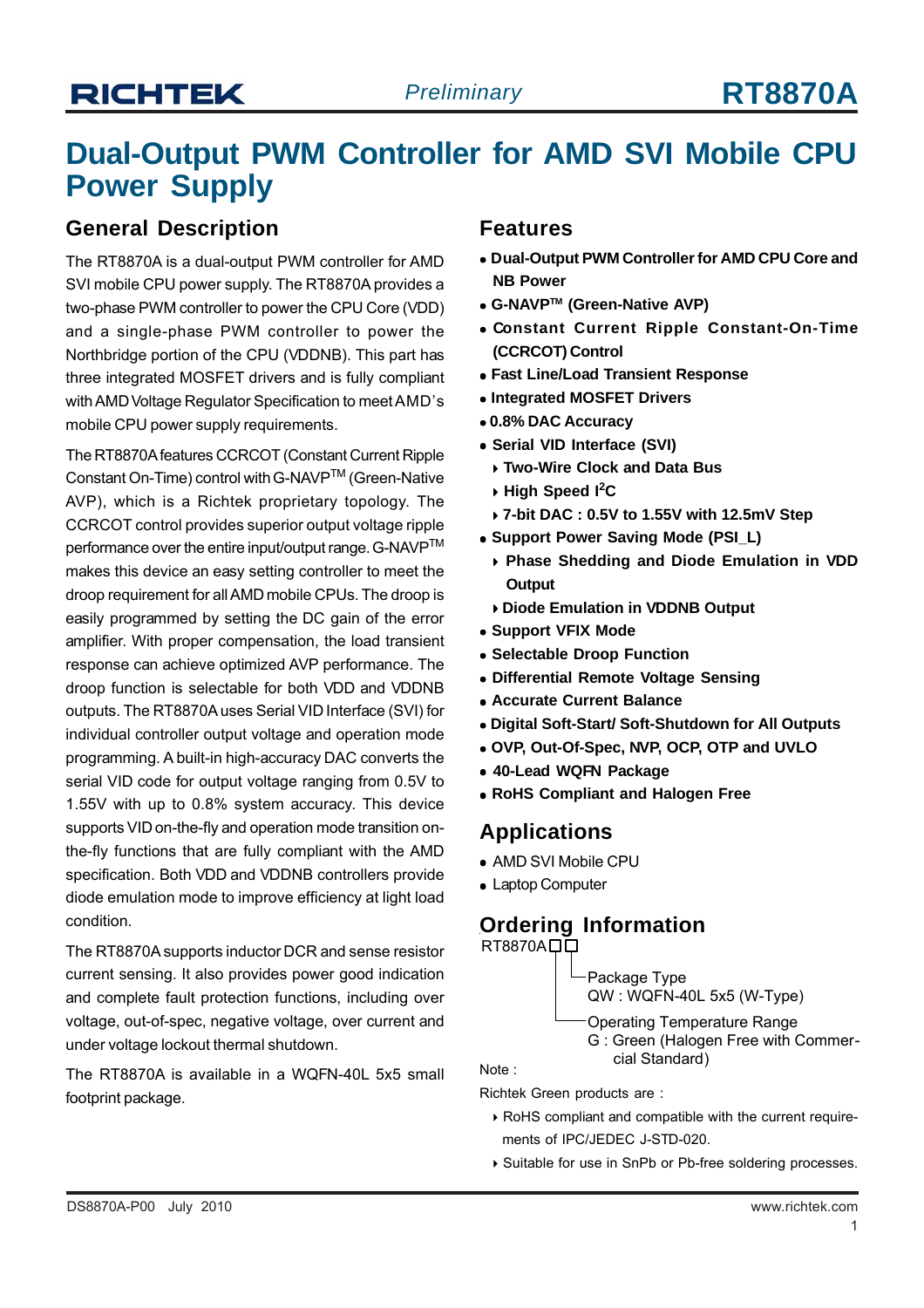



# **Marking Information Configurations** Pin Configurations

GQW YMDNN

RT8870A | YMDNN : Date Code

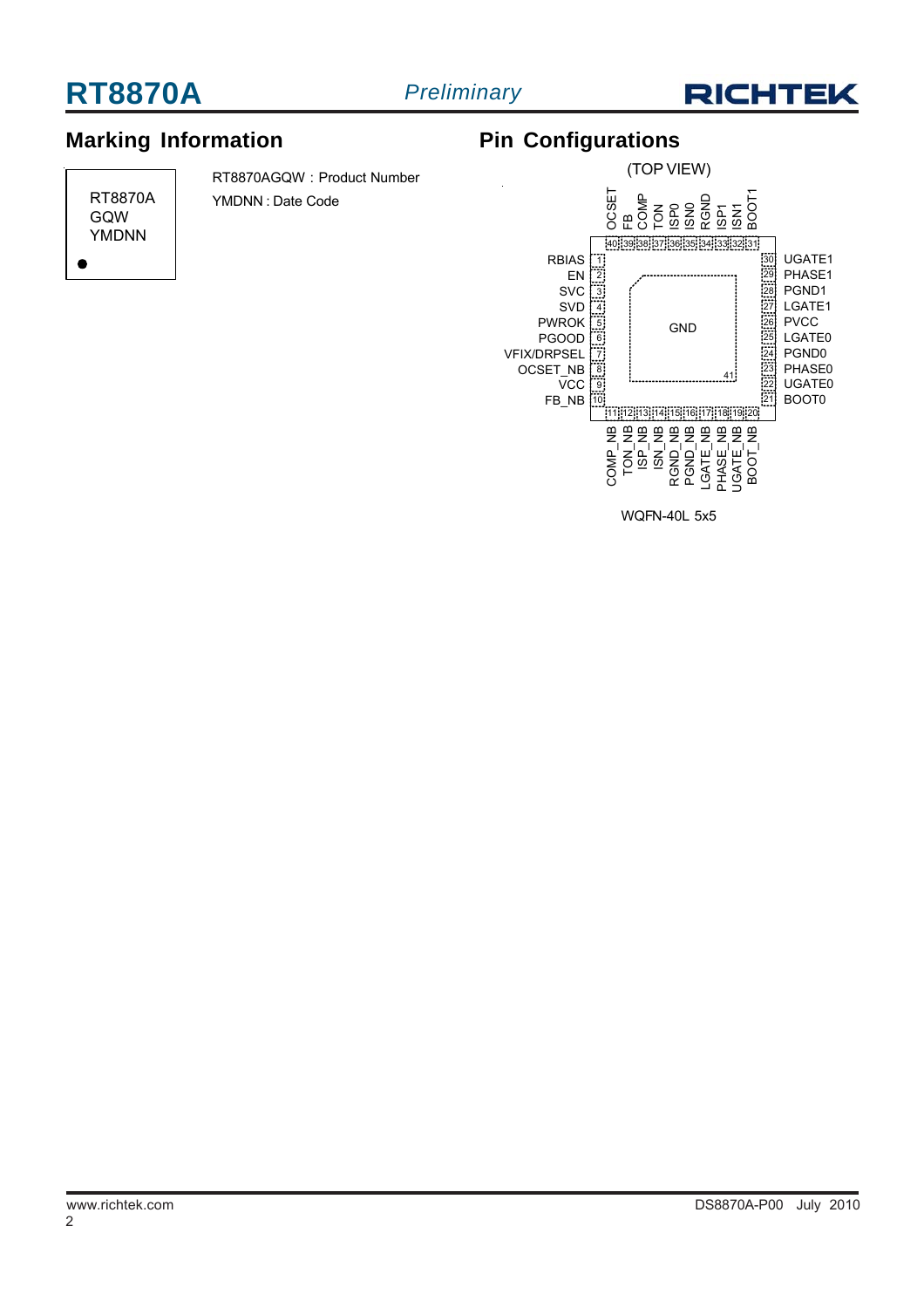# **RICHTEK**

# **RT8870A**

# **Typical Application Circuit**

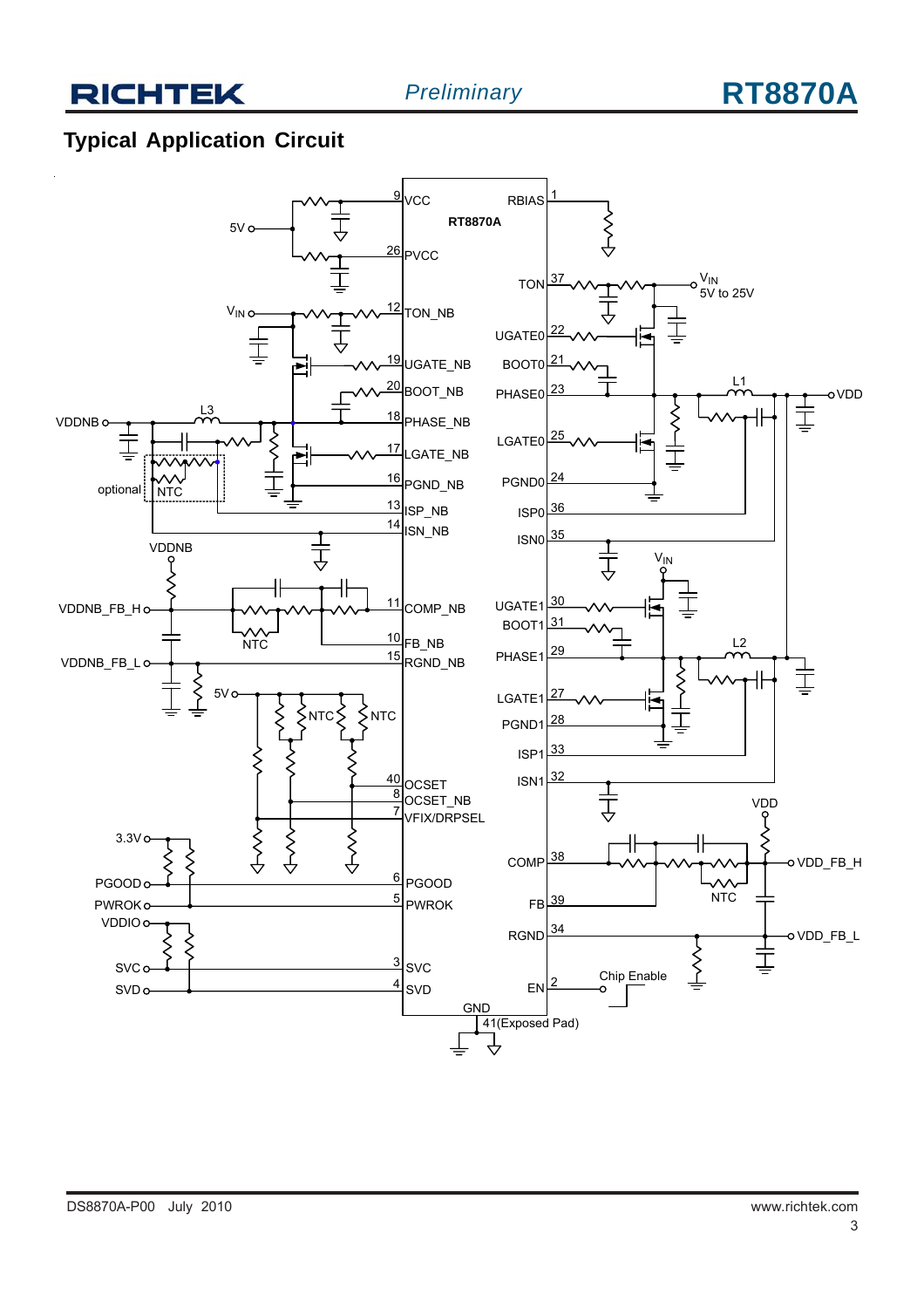

# **Functional Pin Description**

| Pin No.        | <b>Pin Name</b>    | <b>Pin Function</b>                                                                                                                                                                                                                                                                                                                                                                                                                                                                                                                                                                                                                                                                                                                                                                              |
|----------------|--------------------|--------------------------------------------------------------------------------------------------------------------------------------------------------------------------------------------------------------------------------------------------------------------------------------------------------------------------------------------------------------------------------------------------------------------------------------------------------------------------------------------------------------------------------------------------------------------------------------------------------------------------------------------------------------------------------------------------------------------------------------------------------------------------------------------------|
| 1              | <b>RBIAS</b>       | Internal Current Bias Setting Pin. Connect a 100kΩ resistor from this pin to<br>GND to generate bias current for controller internal circuit. Place this 100kΩ<br>resistor as close to the RBIAS pin as possible.                                                                                                                                                                                                                                                                                                                                                                                                                                                                                                                                                                                |
| $\overline{2}$ | EN                 | Controller EN Pin. A logic high signal enables the controller.                                                                                                                                                                                                                                                                                                                                                                                                                                                                                                                                                                                                                                                                                                                                   |
| 3              | <b>SVC</b>         | Serial VID Clock Input from Processor. This pin has an open-drain output.                                                                                                                                                                                                                                                                                                                                                                                                                                                                                                                                                                                                                                                                                                                        |
| 4              | <b>SVD</b>         | Serial VID Data Input from Processor. This pin has an open-drain output.                                                                                                                                                                                                                                                                                                                                                                                                                                                                                                                                                                                                                                                                                                                         |
| 5              | <b>PWROK</b>       | System Power Good Input Pin. If PWROK is low, the SVI interface is disabled<br>and the DAC decodes SVC and SVD inputs to determine the boot VID. If<br>PWROK is high, the SVI interface is running and the DAC decodes the<br>received serial VID codes to determine the output voltage.                                                                                                                                                                                                                                                                                                                                                                                                                                                                                                         |
| 6              | <b>PGOOD</b>       | Power Good Indication Pin. This pin has an open-drain output and is typically<br>tied to 3.3V through a $2k\Omega$ resistor.                                                                                                                                                                                                                                                                                                                                                                                                                                                                                                                                                                                                                                                                     |
| 7              | <b>VFIX/DRPSEL</b> | VFIX Mode, Droop Disable and Protection Selection Pin. Controller detects<br>this pin voltage at the EN signal rising edge to determine the droop function,<br>VFIX mode, and protection level setting. Use a resistive voltage-divider to set<br>the pin voltage. If this pin is tied to 5V, controller operates in VFIX mode<br>without droop. If this pin is tied to 3V, controller operates in droop disabled<br>mode with normal protection threshold. If this pin is tied to 2V, controller<br>operates in droop disabled mode with relaxed protection threshold. If this pin<br>is tied to 1V, controller operates in droop enabled mode with relaxed<br>protection threshold. If this pin is tied to GND, controller operates in droop<br>enabled mode with normal protection threshold. |
| 8              | OCSET_NB           | VDDNB Over Current Protection Threshold Setting Pin. Use a resistive<br>voltage divider to ground and connect the joint of the voltage divider to this<br>pin to set the voltage, V <sub>OCSET NB</sub> . V <sub>OCSET NB</sub> sets the over current<br>threshold, ILIMIT NB, for VDDNB output.                                                                                                                                                                                                                                                                                                                                                                                                                                                                                                 |
| 9              | <b>VCC</b>         | Controller Power Supply Pin. Connect this pin to 5V with 0.1µF or greater<br>ceramic capacitor for decoupling.                                                                                                                                                                                                                                                                                                                                                                                                                                                                                                                                                                                                                                                                                   |
| 10             | FB_NB              | Output Voltage Feedback of VDDNB Controller. This pin is the negative input<br>of the error amplifier for the VDDNB controller.                                                                                                                                                                                                                                                                                                                                                                                                                                                                                                                                                                                                                                                                  |
| 11             | COMP_NB            | Error Amplifier Output Pin of Northbridge VDD_NB Controller.                                                                                                                                                                                                                                                                                                                                                                                                                                                                                                                                                                                                                                                                                                                                     |
| 12             | TON_NB             | VDDNB Controller On-Time Setting Pin. Connect this pin to the converter<br>input voltage, VIN, through a resistor, R <sub>TONNB</sub> , to set the on-time of<br>UGATE_NB and also the output voltage ripple of VDDNB.                                                                                                                                                                                                                                                                                                                                                                                                                                                                                                                                                                           |
| 13             | ISP_NB             | Positive Input of Current Sense Amplifier for VDDNB Controller.                                                                                                                                                                                                                                                                                                                                                                                                                                                                                                                                                                                                                                                                                                                                  |
| 14             | ISN_NB             | Negative Input of Current Sense Amplifier for VDDNB Controller.                                                                                                                                                                                                                                                                                                                                                                                                                                                                                                                                                                                                                                                                                                                                  |
| 15             | RGND_NB            | Return Ground of VDDNB. This pin is the negative input of output voltage<br>differential remote sense for VDDNB.                                                                                                                                                                                                                                                                                                                                                                                                                                                                                                                                                                                                                                                                                 |
| 16             | PGND NB            | Return Ground of Low Side MOSFET Gate Driver for VDDNB Controller.                                                                                                                                                                                                                                                                                                                                                                                                                                                                                                                                                                                                                                                                                                                               |
| 17             | LGATE_NB           | Low Side MOSFET Gate Driver Output for VDDNB Controller. Connect this<br>pin to the gate of the low side MOSFET for VDDNB.                                                                                                                                                                                                                                                                                                                                                                                                                                                                                                                                                                                                                                                                       |
| 18             | PHASE_NB           | Switching Node of VDDNB VR. Connect this pin to the VDDNB switching<br>node. This pin is also the floating drive return of the high side MOSFET gate<br>driver. The PHASE_NB voltage is sensed for zero current detection when low<br>side MOSFET is on.                                                                                                                                                                                                                                                                                                                                                                                                                                                                                                                                         |
| 19             | UGATE_NB           | High Side MOSFET Gate Driver Output for VDDNB Controller. Connect this<br>pin to the gate of the high side MOSFET for VDDNB.                                                                                                                                                                                                                                                                                                                                                                                                                                                                                                                                                                                                                                                                     |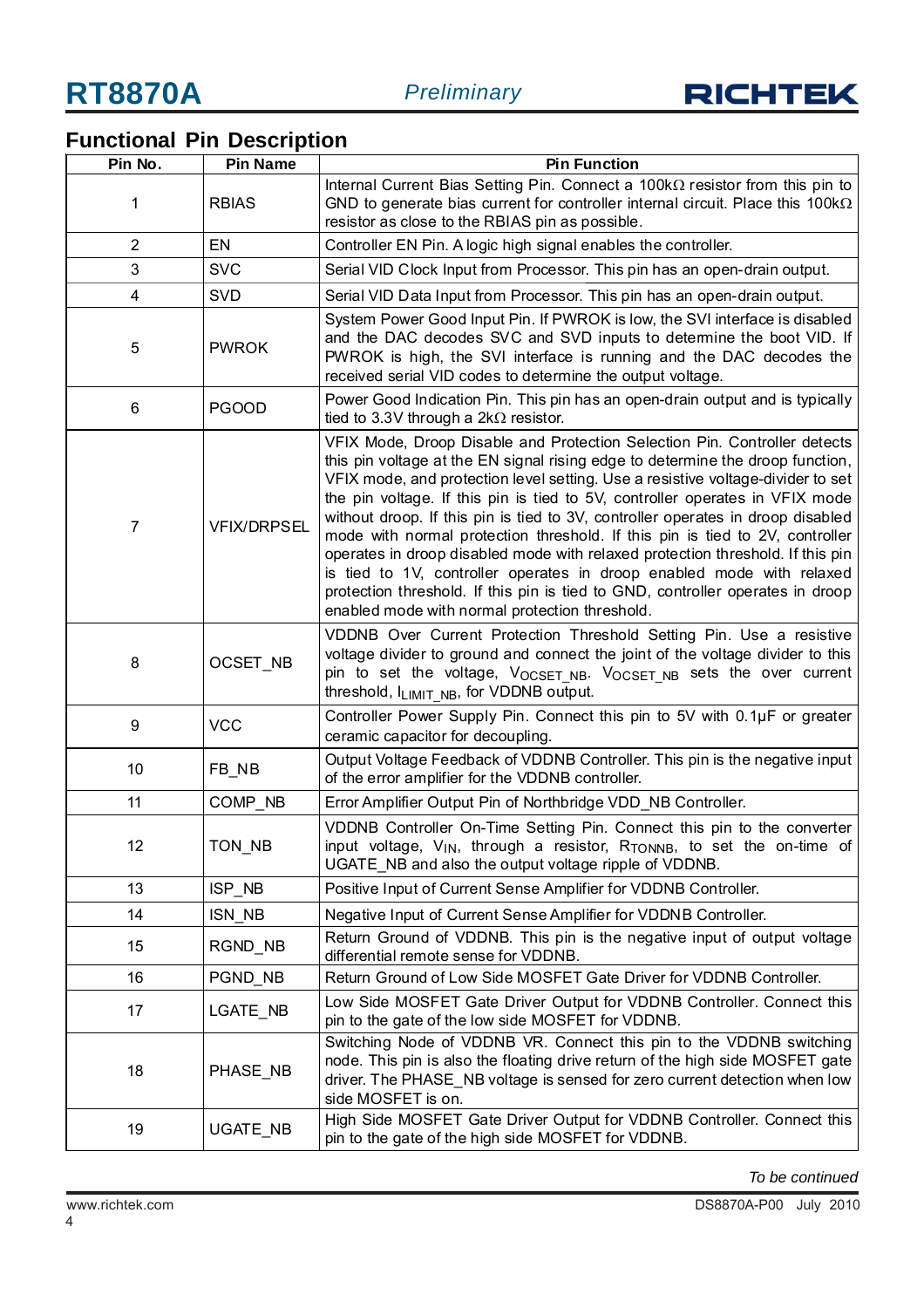

| Pin No.          | <b>Pin Name</b>   | <b>Pin Function</b>                                                                                                                                                                                                                                                                    |  |  |
|------------------|-------------------|----------------------------------------------------------------------------------------------------------------------------------------------------------------------------------------------------------------------------------------------------------------------------------------|--|--|
| 20               | BOOT_NB           | Power Supply of High Side MOSFET Gate Driver for VDDNB Controller.<br>Connect this pin to the PHASE NB pin with $0.1\mu$ F or greater ceramic capacitor<br>for floating drive.                                                                                                         |  |  |
| 21               | BOOT0             | Power Supply for Phase 0 High Side MOSFET Gate Driver of VDD Controller.<br>Connect this pin to the PHASE0 pin with $0.1\mu$ F or greater ceramic capacitor for<br>floating drive.                                                                                                     |  |  |
| 22               | UGATE0            | Phase 0 High Side MOSFET Gate Driver Output of VDD controller. Connect this<br>pin to the gate of phase 0 high side MOSFET for VDD.                                                                                                                                                    |  |  |
| 23               | PHASE0            | Phase 0 Switching Node of VDD Controller. Connect this pin to the phase 0<br>switching node. This pin is also the floating drive return of the phase 0 high side<br>MOSFET gate driver. The PHASE0 voltage is sensed for zero current detection<br>when phase 0 low side MOSFET is on. |  |  |
| 24               | PGND <sub>0</sub> | Return Ground of Phase 0 Low Side MOSFET Gate Driver for VDD Controller.                                                                                                                                                                                                               |  |  |
| 25               | LGATE0            | Phase 0 Low Side MOSFET Gate Driver Output for VDD Controller. Connect<br>this pin to the gate of phase 0 low side MOSFET for VDD.                                                                                                                                                     |  |  |
| 26               | <b>PVCC</b>       | MOSFET Gate Driver Power Supply Input Pin. Connect this pin to 5V. Place a<br>$1\mu$ F or greater decoupling capacitor close to this pin and locate it on the same<br>PCB side as the controller.                                                                                      |  |  |
| 27               | LGATE1            | Phase 1 Low Side MOSFET Gate Driver Output for VDD Controller. Connect<br>this pin to the gate of phase 1 low side MOSFET for VDD.                                                                                                                                                     |  |  |
| 28               | PGND1             | Return Ground of Phase 1 Low Side MOSFET Gate Driver for VDD Controller.                                                                                                                                                                                                               |  |  |
| 29               | PHASE1            | Phase 1 Switching Node of VDD Controller. Connect this pin to the phase 1<br>switching node. This pin is also the floating drive return of the phase 1 high side<br>MOSFET gate driver.                                                                                                |  |  |
| 30               | UGATE1            | Phase 1 Low Side MOSFET Gate Driver Output for VDD Controller. Connect<br>this pin to the gate of phase 1 low side MOSFET for VDD.                                                                                                                                                     |  |  |
| 31               | BOOT <sub>1</sub> | Power Supply for Phase 1 High Side MOSFET Gate Driver of VDD Controller.<br>Connect this pin to the PHASE1 pin with $0.1\mu$ F or greater ceramic capacitor for<br>floating drive.                                                                                                     |  |  |
| 32               | ISN1              | Phase 1 Negative Input of Current Sense Amplifier for VDD Controller.                                                                                                                                                                                                                  |  |  |
| 33               | ISP <sub>1</sub>  | Phase 1 Positive Input of Current Sense Amplifier for VDD Controller.                                                                                                                                                                                                                  |  |  |
| 34               | <b>RGND</b>       | Return Ground of VDD Output. This pin is the negative input of output voltage<br>differential remote sense for VDD.                                                                                                                                                                    |  |  |
| 35               | ISN <sub>0</sub>  | Phase 0 Negative Input of Current Sense Amplifier for VDD Controller.                                                                                                                                                                                                                  |  |  |
| 36               | ISP <sub>0</sub>  | Phase 0 Positive Input of Current Sense Amplifier for VDD Controller.                                                                                                                                                                                                                  |  |  |
| 37               | <b>TON</b>        | VDD Controller On-Time Setting Pin. Connect this pin to the converter input<br>voltage, V <sub>IN</sub> , through a resistor, R <sub>TON</sub> , to set the on-time of UGATE0 and<br>UGATE1 and also the output voltage ripple of VDD.                                                 |  |  |
| 38               | <b>COMP</b>       | Error Amplifier Output Pin of Northbridge VDD Controller.                                                                                                                                                                                                                              |  |  |
| 39               | FB                | Output Voltage Feedback of VDD Controller. This pin is the negative input of<br>error amplifier for VDD controller.                                                                                                                                                                    |  |  |
| 40               | <b>OCSET</b>      | VDD Over Current Protection Threshold Setting Pin. Use a resistive voltage<br>divider to ground and connect the joint of the voltage divider to this pin to set the<br>Voltage, VOCSET. VOCSET sets the over current threshold, ILIMIT, for VDD total<br>output current.               |  |  |
| 41 (Exposed Pad) | <b>GND</b>        | Return Ground of Controller. The exposed pad must be soldered to a large PCB<br>and connected to PGND for maximum thermal dissipation.                                                                                                                                                 |  |  |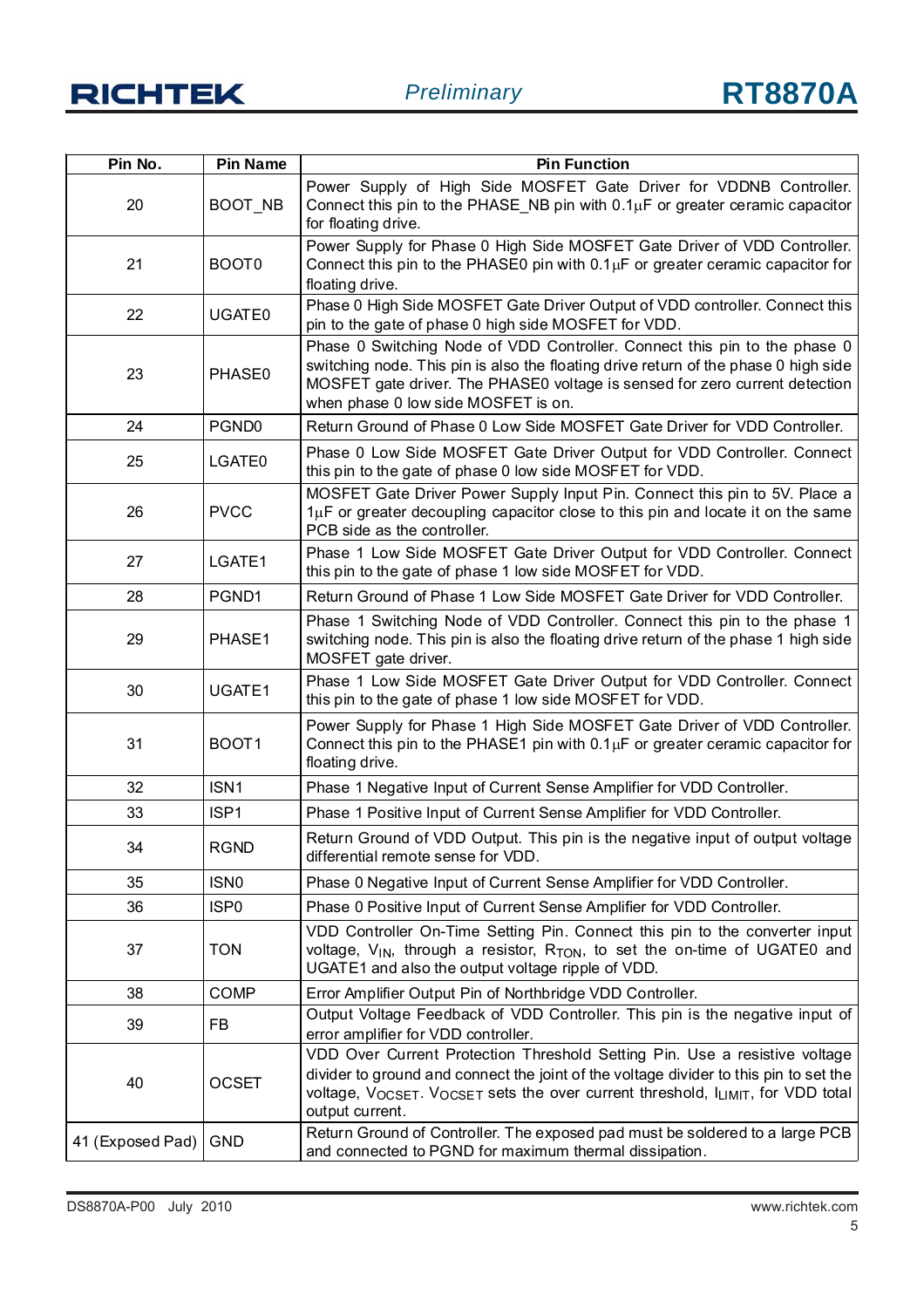*Preliminary*



# **Function Block Diagram**

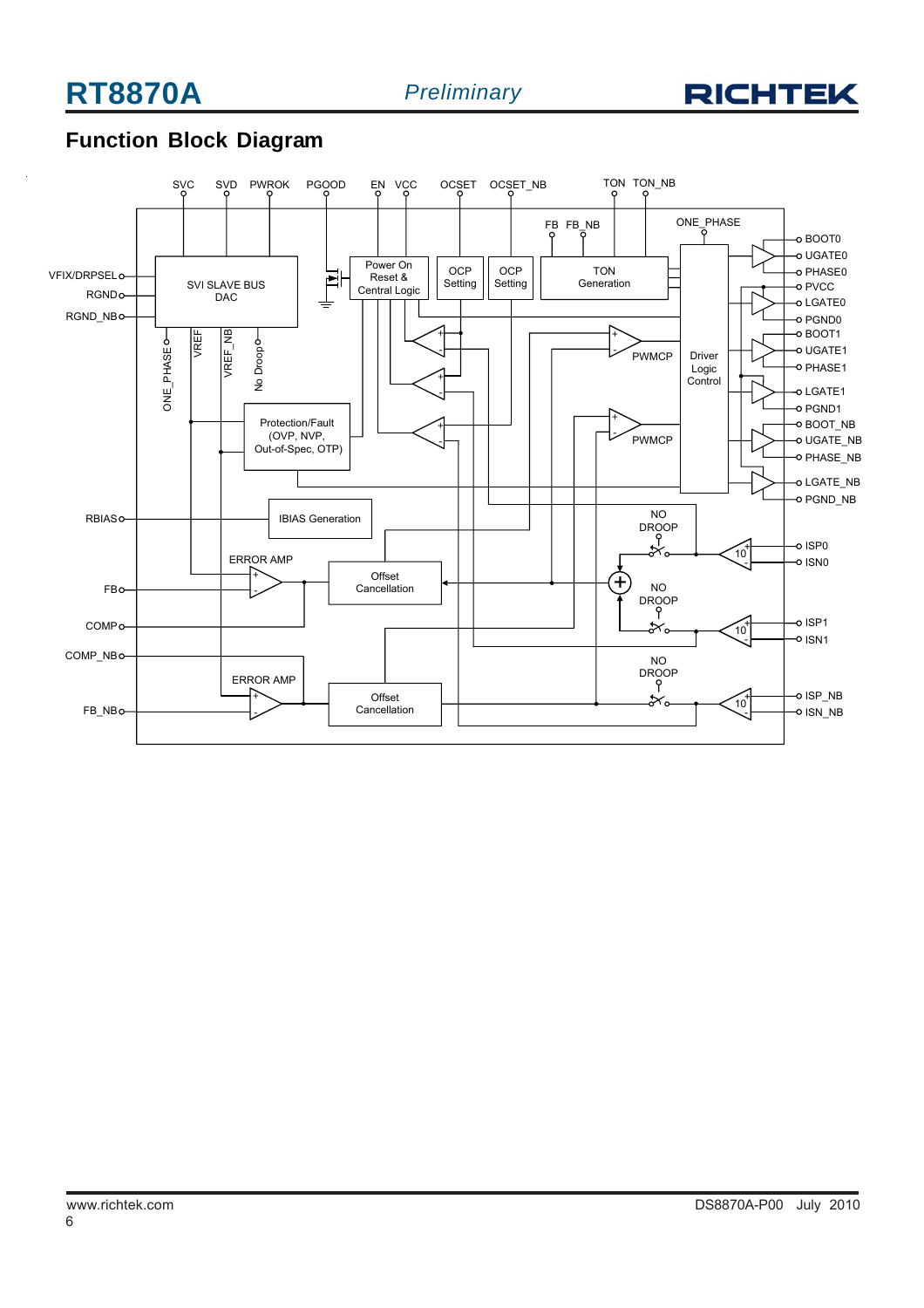

## **Absolute Maximum Ratings** (Note 1)

| · PWROK, EN, SVC, SVD, VFIX/DRPSEL, PGOOD, FB, COMP, FB_NB, COMP_NB, OCSET,                                      |  |
|------------------------------------------------------------------------------------------------------------------|--|
| OCSET_NB, ISPx, ISNx, ISP_NB, ISN_NB, TON, TON_NB and RBIAS to GND -------------0.3V to (V <sub>CC</sub> + 0.3V) |  |
|                                                                                                                  |  |
|                                                                                                                  |  |
| • PHASE to GND                                                                                                   |  |
|                                                                                                                  |  |
|                                                                                                                  |  |
| • UGATE to PHASE                                                                                                 |  |
|                                                                                                                  |  |
|                                                                                                                  |  |
| $\bullet$ LGATE to GND                                                                                           |  |
|                                                                                                                  |  |
|                                                                                                                  |  |
| • Power Dissipation, $P_D @ T_A = 25^{\circ}C$                                                                   |  |
|                                                                                                                  |  |
| • Package Thermal Resistance (Note 2)                                                                            |  |
|                                                                                                                  |  |
|                                                                                                                  |  |
|                                                                                                                  |  |
|                                                                                                                  |  |
|                                                                                                                  |  |
| • ESD Susceptibility (Note 3)                                                                                    |  |
|                                                                                                                  |  |
|                                                                                                                  |  |

## **Recommended Operating Conditions** (Note 4)

| ---- 4.5V to 5.5V |
|-------------------|
| ---6V to 24V      |
| -- –40°C to 125°C |
| ––40°C to 85°C    |
|                   |

#### **Electrical Characteristics**

( $V_{CC}$  = V<sub>PVCC</sub> = 5V, V<sub>IN</sub> = 12V, T<sub>A</sub> = 25°C, unless otherwise specified)

| <b>Parameter</b>                           | Symbol           | <b>Test Conditions</b>         | Min   | <b>Typ</b> | Max | Unit  |
|--------------------------------------------|------------------|--------------------------------|-------|------------|-----|-------|
| <b>Supply Input</b>                        |                  |                                |       |            |     |       |
| <b>Supply Voltage</b>                      | $V_{\rm CC}$     |                                | 4.5   | 5          | 5.5 | V     |
| <b>Supply Current</b>                      | IVCC+PVCC        | $V_{FN}$ = 3.3V, Not Switching | $- -$ |            | 10  | mA    |
| Shutdown Current                           | <b>IVCC+PVCC</b> | $V_{EN} = 0V$                  | $- -$ |            |     | μA    |
| Soft-Start/Soft-Shutdown Slew Rate Control |                  |                                |       |            |     |       |
| Soft-Start / Soft-Shutdown                 | $SR_{SS}$        |                                | 1.25  | 1.875      | 2.5 | mV/us |
| <b>Voltage Transition</b>                  |                  |                                |       |            |     |       |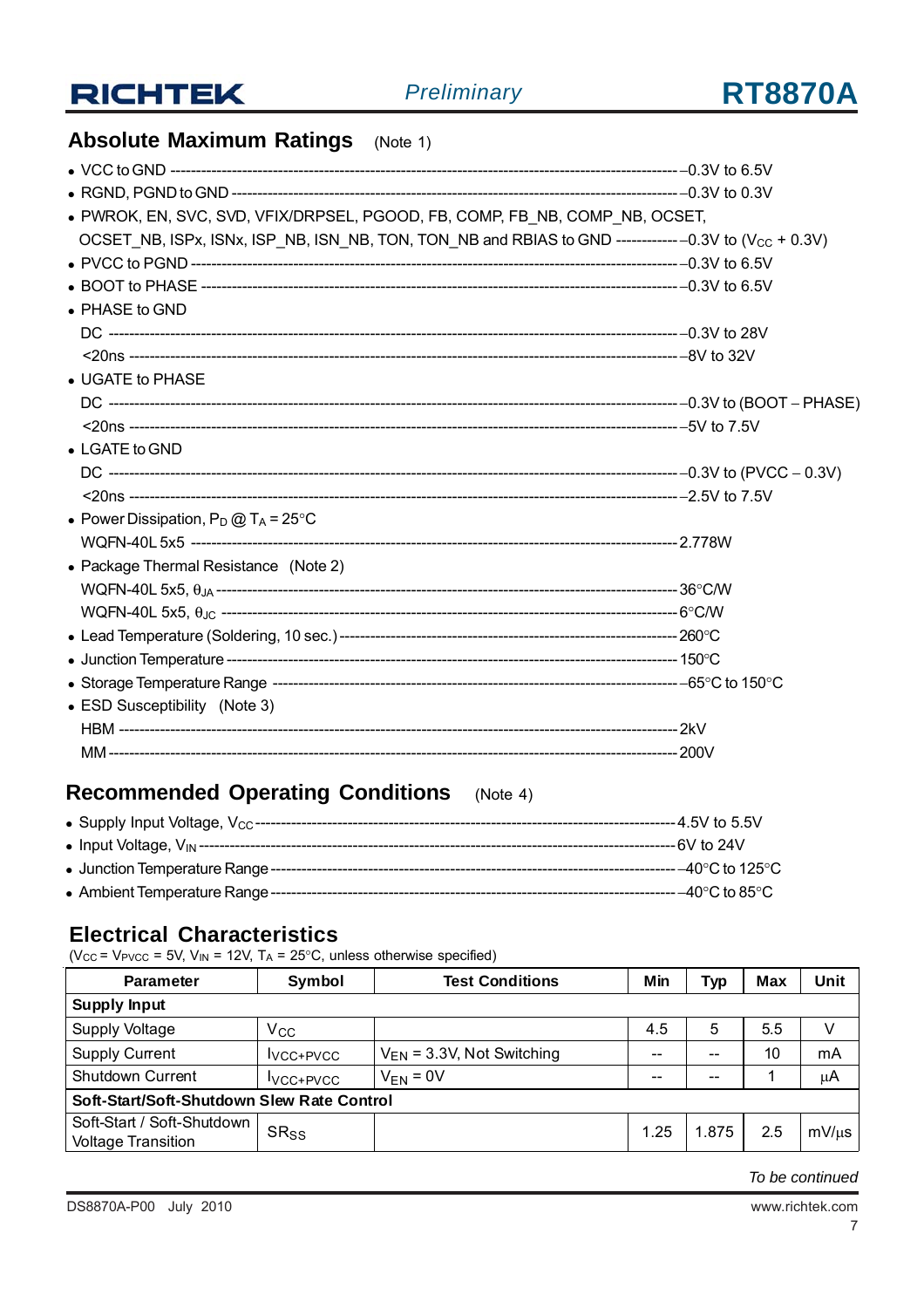



| <b>Parameter</b>                                | Symbol                   | <b>Test Conditions</b>                                            | Min     | <b>Typ</b>               | <b>Max</b>     | <b>Unit</b>   |
|-------------------------------------------------|--------------------------|-------------------------------------------------------------------|---------|--------------------------|----------------|---------------|
| VID On-The-Fly                                  | <b>SR<sub>DVID</sub></b> |                                                                   | 5       | 7.5                      | 10             | $mV/\mu s$    |
| Transition<br><b>Reference and DAC</b>          |                          |                                                                   |         |                          |                |               |
|                                                 |                          | $VID = 0.7500V$ to 1.5500V                                        |         |                          |                |               |
|                                                 |                          | (No Load, Active Mode)                                            | $-0.8$  | $\mathbf{0}$             | 0.8            | %VID          |
| DC Accuracy                                     | V <sub>FB</sub>          | $VID = 0.5000V$ to 0.7375V                                        |         |                          |                |               |
|                                                 |                          | (No Load, Active Mode)                                            | $-7.5$  | $\mathbf{0}$             | 7.5            | mV            |
|                                                 |                          | $VID = 0.7500V$ to 1.5500V                                        |         |                          |                |               |
|                                                 |                          | No Load, Closed Loop, Active                                      | $-1.5$  | $\mathbf{0}$             | 1.5            | $\frac{0}{0}$ |
| System Accuracy                                 |                          | Mode<br>$VID = 0.5000V$ to 0.7375V                                |         |                          |                |               |
|                                                 |                          | No Load, Closed Loop, Active                                      | $-11.5$ | 0                        | 11.5           | mV            |
|                                                 |                          | Mode                                                              |         |                          |                |               |
| <b>Error Amplifier</b>                          |                          |                                                                   |         |                          |                |               |
| Input Offset Voltage                            | <b>VOSEA</b>             |                                                                   | $-2$    | $\overline{\phantom{a}}$ | $\overline{2}$ | mV            |
| DC Gain                                         |                          | (Note 5)<br>$R_{LOAD} = 47k\Omega$                                | 70      | 80                       | $-$            | dB            |
| Gain-Bandwidth Product                          | G <sub>BW</sub>          | (Note 5)<br>$C_{LOAD} = 5pF$                                      | $-$     | 10                       | --             | <b>MHz</b>    |
|                                                 |                          | $C_{\text{LOAD}}$ = 10pF, gain = -4,                              |         |                          |                |               |
| <b>Slew Rate</b>                                | $S_{R}$                  | $R_{\text{LOAD}}$ = 47k $\Omega$ , V <sub>COMP</sub> = 0.5V to 3V | --      | 5                        | --             | $V/\mu s$     |
| Output Voltage Range                            | V <sub>COMP</sub>        | $R_{LOAD} = 47k\Omega$                                            | 0.5     | Ξ.                       | 3.6            | $\vee$        |
| <b>MAX Source Current</b>                       | <b>IOUTEASr</b>          | $V_{COMP} = 2V$                                                   | --      | 250                      | $-$            | μA            |
| <b>MAX Sink Current</b>                         | <b>loutEAsk</b>          |                                                                   | --      | 20                       | $-$            | mA            |
| <b>Current Sense Amplifier</b>                  |                          |                                                                   |         |                          |                |               |
| Input Offset Voltage                            | Voscs                    |                                                                   | $-1$    | $\overline{\phantom{a}}$ | 1              | mV            |
| Impedance at Negative<br>Input                  | $R_{\rm ISN}$            |                                                                   | 1       | $-$                      | --             | $M\Omega$     |
| Impedance at Positive<br>Input                  | $R_{\text{ISP}}$         |                                                                   | 1       | $-$                      | $-$            | $M\Omega$     |
| DC Gain                                         | A <sub>l</sub>           |                                                                   | --      | 10                       | --             | <b>V/V</b>    |
| Input Range                                     | VISN IN                  |                                                                   | $-30$   | $-$                      | 50             | mV            |
| <b>TON Setting</b>                              |                          |                                                                   |         |                          |                |               |
| <b>TON Pin Output Voltage</b>                   | <b>VTON</b>              | $R_{\text{TON}}$ = 80k $\Omega$ , $V_{\text{TON}}$ = VID = 0.75V  | $-5$    | $\mathbf 0$              | 5              | %             |
| <b>DEM On-Time Setting</b>                      | $t_{ON}$                 | $I_{\text{RTON}} = 80 \mu A$                                      | --      | 350                      |                | ns            |
| <b>RTON Current Range</b>                       | <b>ITON</b>              |                                                                   | 25      | --                       | 280            | μA            |
| NB Minimum Off-Time                             | toff-MIN_NB              |                                                                   | --      | 400                      | $-$            | ns            |
| Core Minimum Off-Time                           | tOFF-MIN_CORE            |                                                                   | --      | 270                      | $-$            | ns            |
| <b>Protection</b>                               |                          |                                                                   |         |                          |                |               |
| POR (Power-On Reset)                            | <b>VPORH</b>             | <b>VCC Rising</b>                                                 | --      | 4.35                     | 4.5            | V             |
| Threshold                                       | <b>VPORL</b>             | <b>VCC Falling</b>                                                | $-$     | 4.1                      | $\overline{a}$ | V             |
| Absolute Over Voltage                           |                          | (With Respect to 1.8V, ±50mV)                                     | 1.775   | 1.8                      | 1.825          | V             |
| <b>Protection Threshold</b>                     | VABSOVP                  |                                                                   |         |                          |                |               |
| Out-of-Spec Relative<br>Over Voltage Protection | VROVP                    | (With Respect to VID, ±47mV)                                      | 203     | 250                      | 297            | mV            |
| Threshold<br>Out-of-Spec Relative               |                          |                                                                   |         |                          |                |               |
| Under Voltage Threshold                         | VRUVP                    | (With Respect to VID, ±55mV)                                      | $-245$  | $-300$                   | $-355$         | mV            |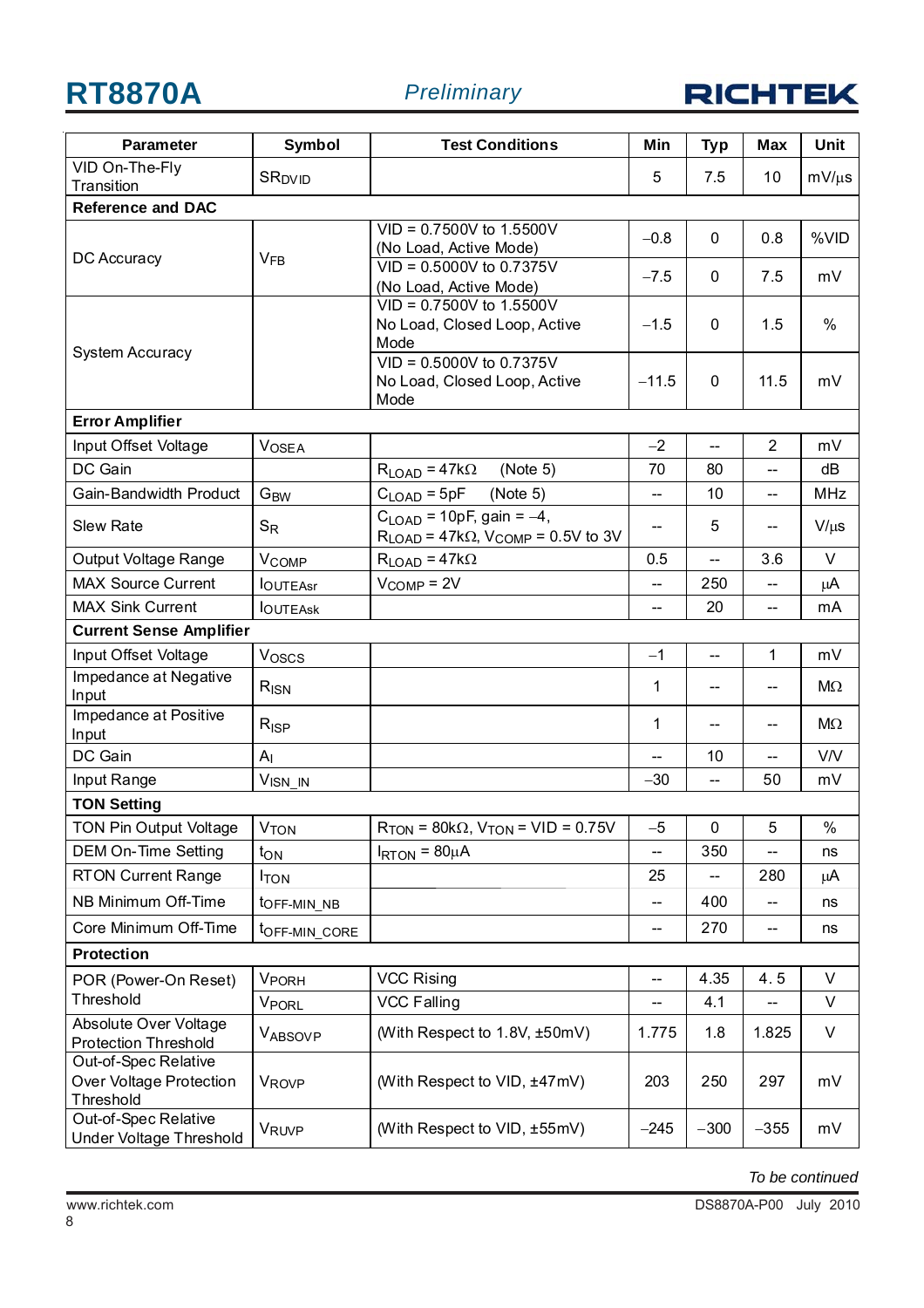



| <b>Parameter</b>                                      |            | Symbol                          | <b>Test Conditions</b>                                                                 | Min            | <b>Typ</b>     | <b>Max</b>               | Unit         |
|-------------------------------------------------------|------------|---------------------------------|----------------------------------------------------------------------------------------|----------------|----------------|--------------------------|--------------|
| <b>Negative Voltage Protection</b><br>Threshold       |            | <b>V<sub>NVP</sub></b>          |                                                                                        | $-100$         | $-70$          | $-$                      | mV           |
| <b>Negative Voltage Protection</b><br>Hysteresis      |            | $\Delta V_{NVP}$                |                                                                                        | --             | 50             | $\overline{\phantom{a}}$ | mV           |
| <b>Current Limit Threshold</b><br>Voltage (per phase) |            | V <sub>ILIMIT</sub>             | $V_{\text{ILIMIT}} = V_{\text{ISPx}} - V_{\text{ISNx}}$<br>$V_{OCSET}$ = 2.1V          | 31.5           | 35             | 38.5                     | mV           |
| Thermal Shut-Down<br>Threshold                        |            | $T_{SD}$                        |                                                                                        | --             | 160            | --                       | $^{\circ}$ C |
| Thermal Shut-Down<br>Hysteresis                       |            | $\Delta$ T <sub>SD</sub>        |                                                                                        | --             | 10             | --                       | $^{\circ}$ C |
| <b>Logic Inputs</b>                                   |            |                                 |                                                                                        |                |                |                          |              |
| EN Input<br>Threshold                                 | Logic-High | V <sub>IH</sub>                 | With Respect to 3.3V                                                                   | $\overline{2}$ | --             | --                       | V            |
| Voltage                                               | Logic-Low  | $V_{IL}$                        | With Respect to 3.3V                                                                   | --             | $-1$           | 0.8                      | V            |
| <b>EN Leakage Current</b>                             |            |                                 |                                                                                        | $-1$           | $-$            | 1                        | μA           |
| <b>PWROK Input Threshold</b>                          |            | VIH PWROK                       |                                                                                        | $\overline{2}$ | $- -$          | --                       | $-$          |
| Voltage                                               |            | <b>VIL PWROK</b>                |                                                                                        | --             | --             | 0.8                      | --           |
| <b>Power Good</b>                                     |            |                                 |                                                                                        |                |                |                          |              |
| PGOOD Low Voltage                                     |            | $V_{PG\_L}$                     | $I_{PGOOD} = 4mA$                                                                      | --             | --             | 0.5                      | V            |
| PGOOD Soft-Start Delay                                |            | t <sub>PGD</sub>                | Delay Time After<br>$V_{ISNO} = V_{BOOT} - 100mV$                                      | --             | 700            |                          | $\mu$ S      |
| <b>SVI Interface</b>                                  |            |                                 |                                                                                        |                |                |                          |              |
| SVC, SVD<br>Input                                     | Logic-High | VIH_SVC,<br>V <sub>IH_SVD</sub> |                                                                                        | 1              | --             | $-$                      | V            |
| Threshold<br>Voltage                                  | Logic-Low  | VIL_SVC,<br>V <sub>IL_SVD</sub> |                                                                                        |                | --             | 0.6                      | V            |
| Schmitt Trigger Input<br>Hysteresis                   |            | <b>V<sub>HYS</sub></b>          |                                                                                        | 0.19           | $-$            | 0.23                     | $\vee$       |
| SVD Low-Level Output<br>Voltage                       |            | <b>V<sub>SVD</sub></b>          | Sink Current = 3mA                                                                     | $-$            | --             | 0.285                    | $-$          |
| SVC, SVD Leakage                                      |            |                                 | $V_{EN} = 0V$                                                                          | --             | $-$            | ±100                     | $\mu$ A      |
|                                                       |            |                                 | $V_{EN} = 3.3V$                                                                        | --             | 0              |                          | μA           |
| <b>MOSFET Gate Driver</b>                             |            |                                 |                                                                                        |                |                |                          |              |
| <b>Upper Driver Source</b>                            |            | R <sub>USOURC</sub>             | $V_{\text{BOOT}} - V_{\text{PHASE}} = 5V$<br>$V_{\text{BOOT}} - V_{\text{UGATE}} = 1V$ | --             | 1              |                          | $\Omega$     |
| <b>Upper Driver Sink</b>                              |            | RUSINK                          | $V_{UGATE} = 1V$                                                                       | --             | $\mathbf{1}$   |                          | Ω            |
| Lower Driver Source                                   |            | R <sub>LSOURC</sub>             | $V_{\text{PVCC}}$ = 5V, $V_{\text{PVCC}} - V_{\text{LGATE}}$ = 1V                      | --             | 1              |                          | Ω            |
| Lower Driver Sink                                     |            | RLSINK                          | $V_{LGATE} = 1V$                                                                       | --             | 0.5            |                          | Ω            |
| <b>Upper Driver Source</b><br>Current                 |            | <b>IUSOURC</b>                  | $V_{\text{BOOT}} - V_{\text{PHASE}} = 5V$<br>$V_{UGATE} = 2.5V$                        | --             | $\overline{2}$ |                          | A            |
| <b>Upper Driver Sink Current</b>                      |            | <b>IUSINK</b>                   | $V_{\text{BOOT}} - V_{\text{PHASE}} = 5V$ ,<br>$V_{UGATE}$ = 2.5V                      |                | $\overline{2}$ |                          | A            |
| Lower Driver Source<br>Current                        |            | <b>ILSOURC</b>                  | $V_{LGATE} = 2.5V$                                                                     | --             | $\overline{2}$ |                          | A            |
| Lower Driver Sink Current                             |            | <b>ILSINK</b>                   | $V_{\text{LGATE}}$ = 2.5V                                                              |                | $\overline{4}$ |                          | A            |
| Internal Boost Charging<br>Switch On-Resistance       |            | $R_{\text{BOOT}}$               | PVCC to BOOT                                                                           |                | 30             |                          | $\Omega$     |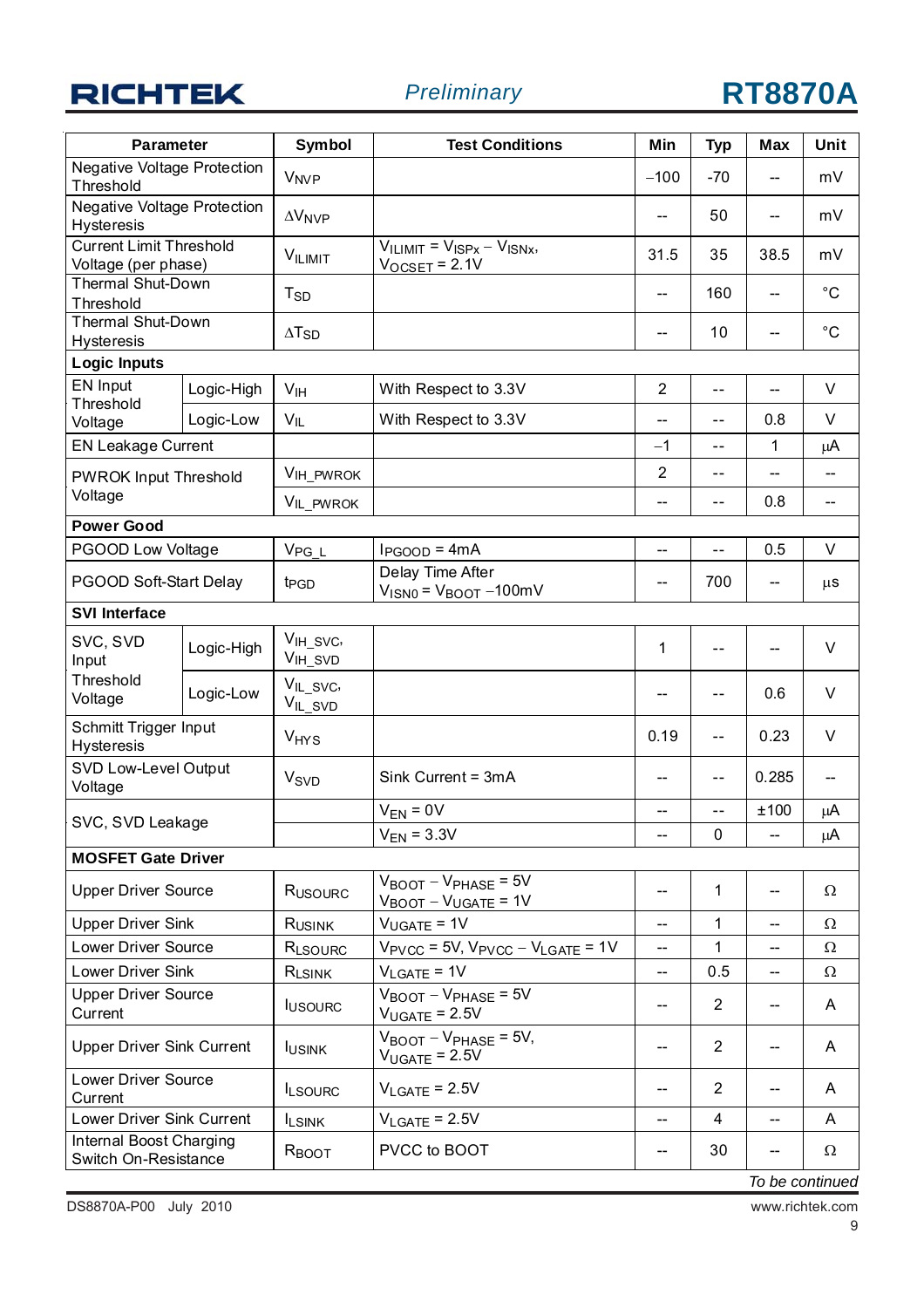**RT8870A**

*Preliminary*



| <b>Parameter</b>                                        | Symbol        | <b>Test Conditions</b>                                                            | Min   | <b>Typ</b> | <b>Max</b> | Unit                 |
|---------------------------------------------------------|---------------|-----------------------------------------------------------------------------------|-------|------------|------------|----------------------|
| <b>RBIAS</b>                                            |               |                                                                                   |       |            |            |                      |
| <b>RBIAS Voltage</b>                                    | <b>VRBIAS</b> | $R_{RBIAS} = 100k\Omega$                                                          | 1.975 | 2          | 2.025      | v                    |
| <b>VFIX/DRPSEL</b>                                      |               |                                                                                   |       |            |            |                      |
| <b>VFIX Mode</b>                                        |               |                                                                                   | 4.5   | $- -$      | --         | v                    |
| No Droop Setting<br><b>Normal Protection Setting</b>    |               |                                                                                   | 52    | --         | --         | % of $V_{CC}$        |
| No Droop Setting<br><b>Relaxed Protection Setting</b>   |               | ROVP Disabled, $V_{\text{RUVP}} = -400 \text{mV}$ ,<br>$V_{\text{ABSOVP}}$ = 1.8V | 32    | --         | 48         | % of V <sub>CC</sub> |
| With Droop Setting<br><b>Relaxed Protection Setting</b> |               | ROVP Disabled, $V_{\text{RUVP}} = -400 \text{mV}$ ,<br>$V_{\text{ABSOVP}} = 1.8V$ | 12    | --         | 28         | $\%$ of $\rm V_{CC}$ |
| With Droop Setting<br>Normal Protection Setting         |               |                                                                                   | 0     | --         | 8          | % of V <sub>CC</sub> |

**Note 1.** Stresses listed as the above "Absolute Maximum Ratings" may cause permanent damage to the device. These are for stress ratings. Functional operation of the device at these or any other conditions beyond those indicated in the operational sections of the specifications is not implied. Exposure to absolute maximum rating conditions for extended periods may remain possibility to affect device reliability.

- **Note 2.**  $\theta_{JA}$  is measured in natural convection at  $T_A = 25^\circ \text{C}$  on a high effective thermal conductivity four-layer test board of JEDEC 51-7 thermal measurement standard. The measurement case position of θ<sub>JC</sub> is on the exposed pad of the package.
- **Note 3.** Devices are ESD sensitive. Handling precaution is recommended.
- **Note 4.** The device is not guaranteed to function outside its operating conditions.
- **Note 5.** Guaranteed by design.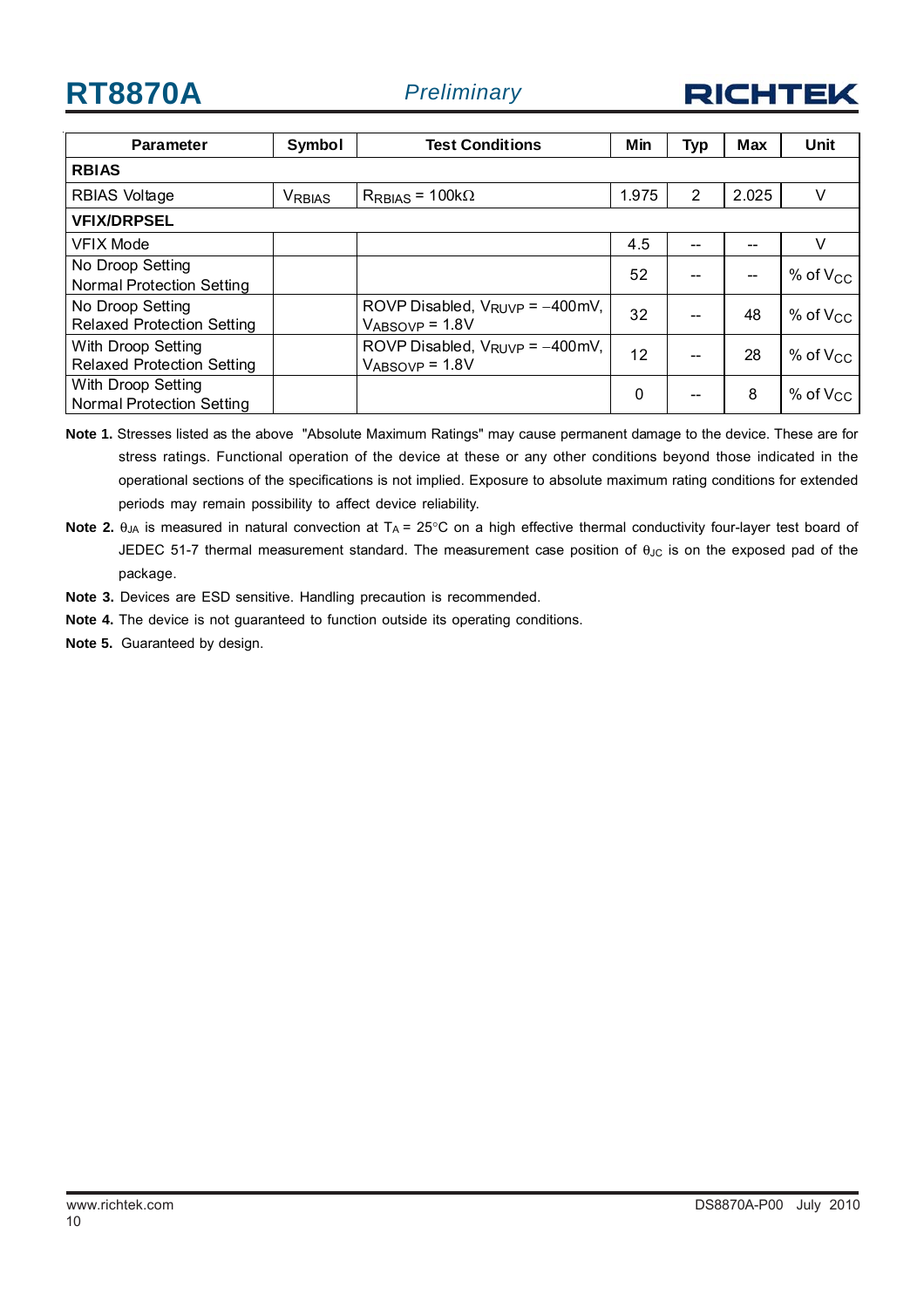# **RICHTEK**

### **Outline Dimension**



Note : The configuration of the Pin #1 identifier is optional, but must be located within the zone indicated.

|                |       | <b>Dimensions In Millimeters</b> | <b>Dimensions In Inches</b> |       |  |
|----------------|-------|----------------------------------|-----------------------------|-------|--|
| Symbol         | Min   | Max                              | Min                         | Max   |  |
| A              | 0.700 | 0.800                            | 0.028                       | 0.031 |  |
| A1             | 0.000 | 0.050                            | 0.000                       | 0.002 |  |
| A <sub>3</sub> | 0.175 | 0.250                            | 0.007                       | 0.010 |  |
| b              | 0.150 | 0.250                            | 0.006                       | 0.010 |  |
| D              | 4.950 | 5.050                            | 0.195                       | 0.199 |  |
| D2             | 3.250 | 3.500                            | 0.128                       | 0.138 |  |
| Е              | 4.950 | 5.050                            | 0.195                       | 0.199 |  |
| E2             | 3.250 | 3.500                            | 0.128                       | 0.138 |  |
| e              | 0.400 |                                  |                             | 0.016 |  |
|                | 0.350 | 0.450                            | 0.014                       | 0.018 |  |

**W-Type 40L QFN 5x5 Package**

#### **Richtek Technology Corporation**

Headquarter 5F, No. 20, Taiyuen Street, Chupei City Hsinchu, Taiwan, R.O.C. Tel: (8863)5526789 Fax: (8863)5526611

#### **Richtek Technology Corporation**

Taipei Office (Marketing) 8F, No. 137, Lane 235, Paochiao Road, Hsintien City Taipei County, Taiwan, R.O.C. Tel: (8862)89191466 Fax: (8862)89191465 Email: marketing@richtek.com

Information that is provided by Richtek Technology Corporation is believed to be accurate and reliable. Richtek reserves the right to make any change in circuit design, specification or other related things if necessary without notice at any time. No third party intellectual property infringement of the applications should be guaranteed by users when integrating Richtek products into any application. No legal responsibility for any said applications is assumed by Richtek.